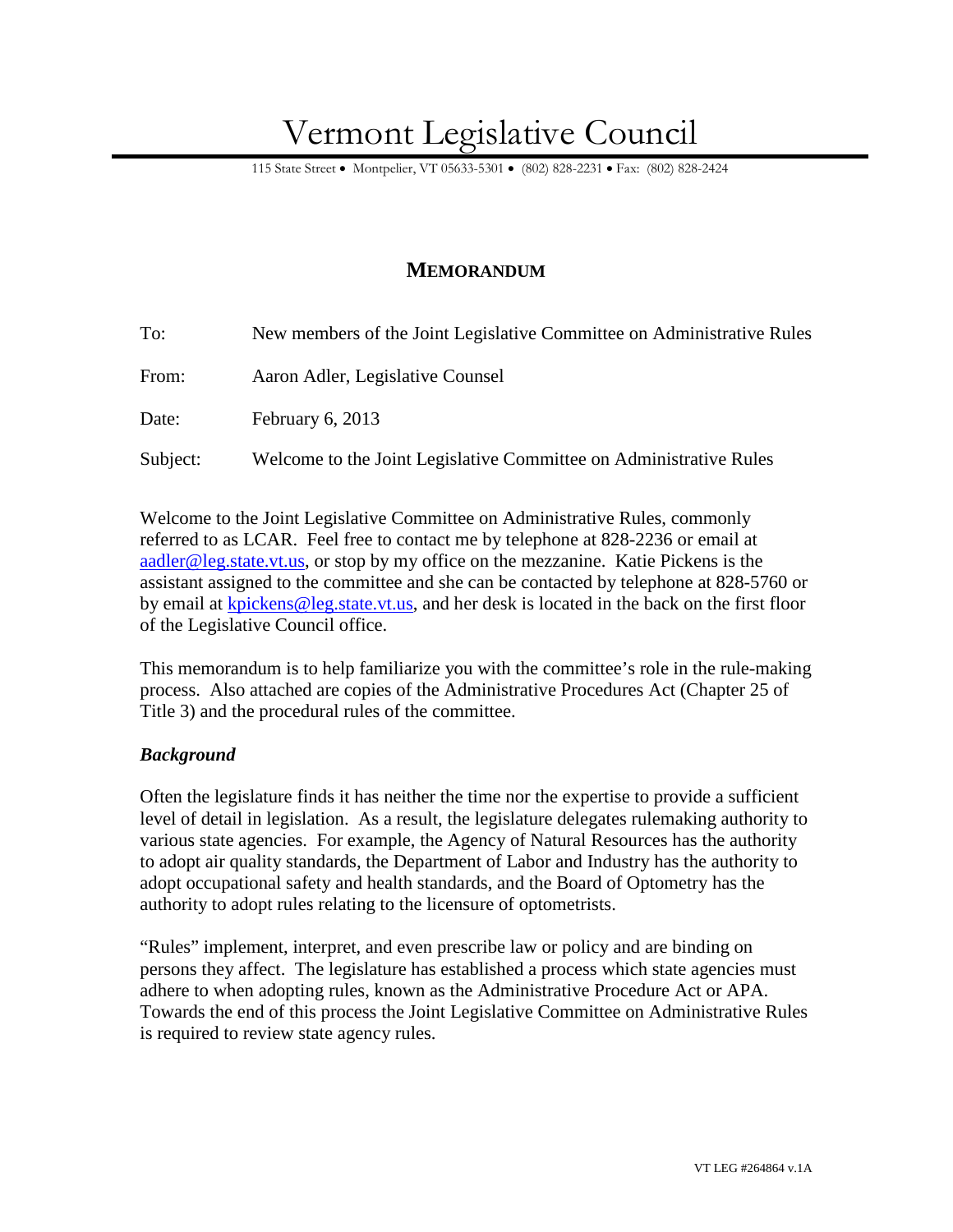#### *A brief timeline of the administrative rule-making process (APA requirements)*

- 1. Prefiling rule with the Interagency Committee on Administrative Rules (ICAR)
- 2. Filing proposed rule with the Secretary of State
- 3. Publishing proposed rule
- 4. Holding public hearings and receiving public comment
- 5. Filing final proposed rule with Secretary of State and LCAR
- 6. Rule reviewed by LCAR
- 7. Responding to objections or concerns of LCAR
- 8. Filing adopted rule with Secretary of State and LCAR
- 9. Rule takes effect 15 days after adopted rule is filed unless rule specifies a later date

10. Emergency rules are effective when filed and valid for 120 days

# *Detailed information pertaining to the timeline*

The following paragraphs elaborate on the steps of the rule-making process described in the previous section. The paragraph numbers correspond to each numbered step.

- 1. *Prefiling rule with the Interagency Committee on Administrative Rules (ICAR)*. ICAR was established to assist in the review, evaluation and coordination of programs and activities of state agencies. Members of the committee are appointed by the governor from the executive branch. The committee's duties include: (1) reviewing existing and proposed rules for style, consistency with the law, legislative intent and the policies of the Governor; (2) prescribing strategies for maximizing public input during the rule-making process; and (3) making reports and recommendations concerning programs and activities of designated agencies. ICAR typically has been chaired by the Deputy Secretary of Administration. Agencies must prefile their proposed rules with ICAR at least 15 days before filing with the Secretary of State. Emergency rules are not required to be filed with ICAR.
- 2. *Filing proposed rule with the Secretary of State.* The filing must include a cover sheet, an economic impact statement, an incorporation by reference statement, if applicable, a scientific information statement to the extent the rule depends on scientific information for its validity, a public input statement, an adopting page, the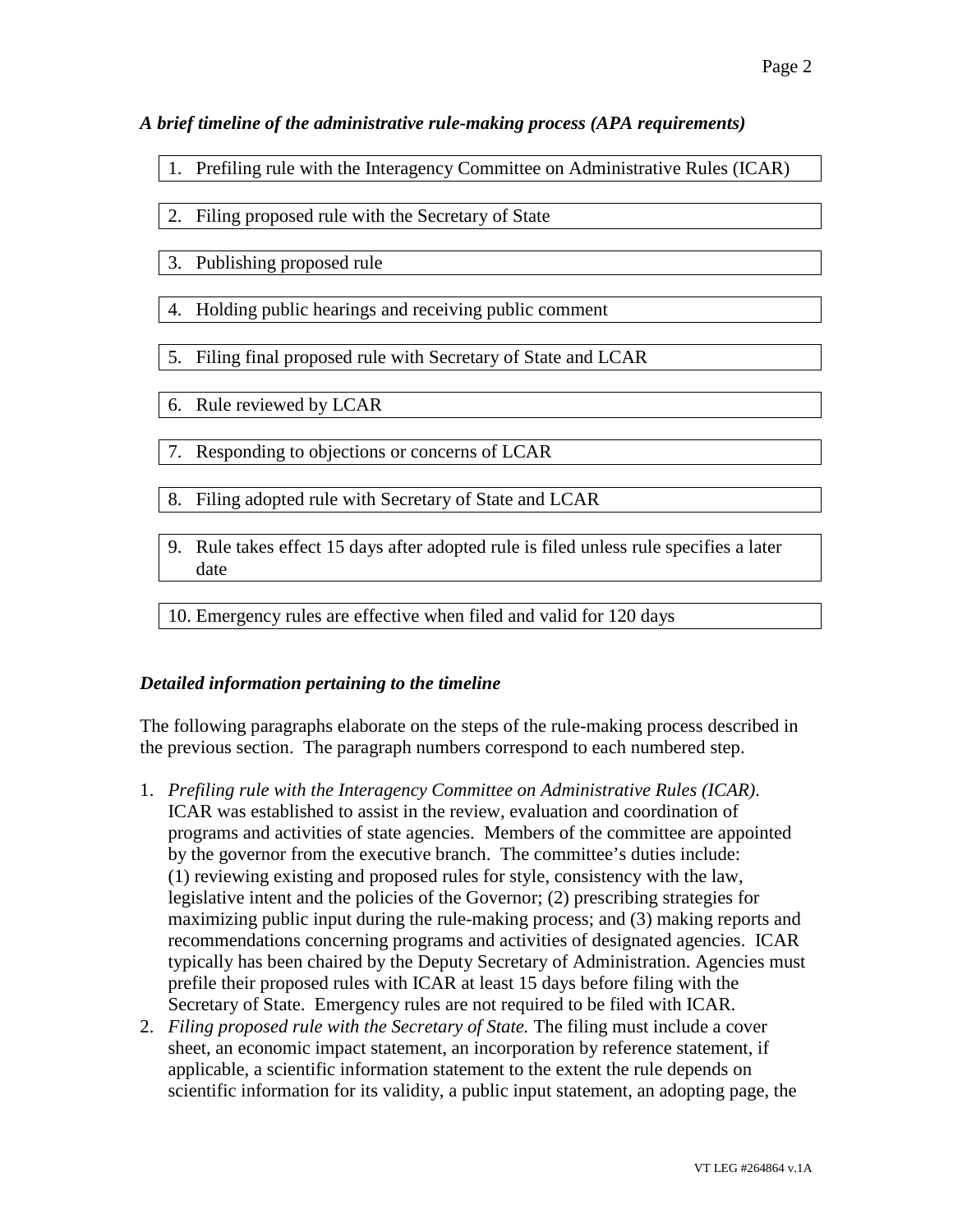text of the proposed rule and an annotated text showing changes from existing rules. The Secretary of State also requires proof of ICAR review.

- 3. *Publishing proposed rule*. The Secretary of State is required to give notice of the proposed rule. Detailed notices are published online with abbreviated notices in newspapers of record designated by the Secretary. Hearings can be scheduled no sooner than 30 days after the first notice given.
- 4. *Holding public hearings and receiving public comment*. An agency must afford all persons a reasonable opportunity to submit data, views or arguments, orally or in writing. An agency must also adhere to the strategy for maximizing public input prescribed by ICAR. If one or more public hearings is scheduled, the deadline for public comment is seven days after the last hearing date. An agency must schedule one or more public hearings if requested by 25 persons, a state agency or governmental subdivision, ICAR, or an organization with at least 25 members.
- 5. *Filing final proposed rule with Secretary of State and LCAR*. LCAR is comprised of eight members of the general assembly appointed for two-year terms ending on February 1 of odd-numbered years as follows: four members of the house of representatives, appointed by the speaker of the house, not all from the same party, and four members of the senate to be appointed by the senate committee on committees, not all from the same party. The committee elects a chair and a vicechair from among its members.

When the Legislative Council receives a final proposed rule on behalf of LCAR, we distribute the rule, by email or regular mail, to the chairs of the appropriate standing committees. In addition, upon request, each member of the appropriate standing committee will be notified by email or in summary fashion that the final proposed rule has been filed, the date of filing, and, upon request, will be provided with a copy of the filing. Additionally, the attorney in Legislative Council who staffs the standing committee with jurisdiction over the subject matter of the rule will review the rule and advise whether the rule violates any of the grounds for LCAR's objections.

- 6. *Rule reviewed by LCAR*. LCAR must act on a final proposed rule within 45 days or within 30 days of placing the rule on its agenda. LCAR may request that the agency grant an extension of LCAR's review period. LCAR may review existing rules and object to them in the same manner, and based upon the same standards, as those for final proposed rules.
	- a. When reviewing a rule, LCAR may:
		- Approve a rule
		- Approve a rule with modifications agreed upon by the agency
		- Take no action on a rule
		- Object to a rule
	- b. LCAR may object to a rule if:
		- The rule is beyond the authority of the agency
		- The rule is contrary to the intent of the legislature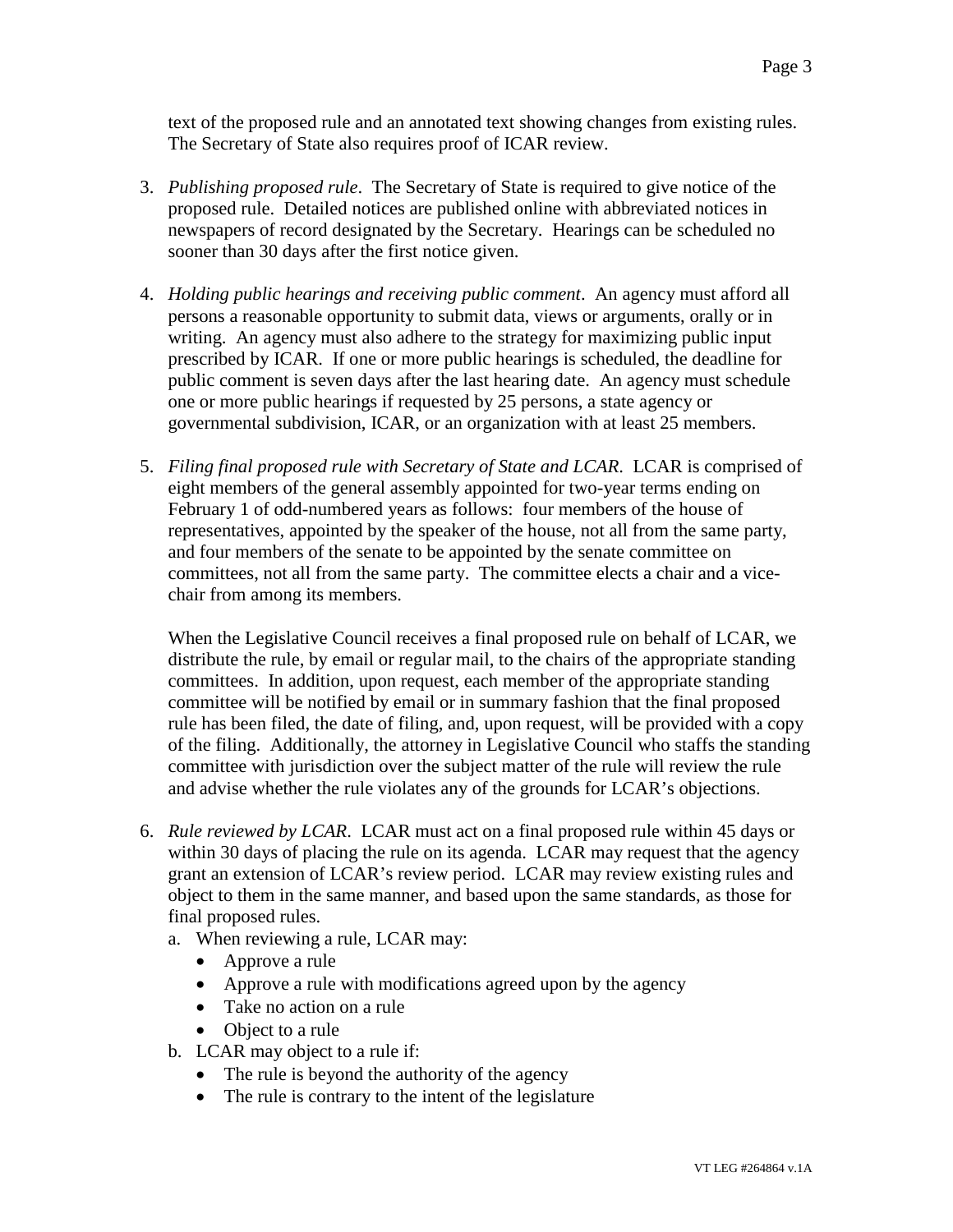- The rule is arbitrary
- The agency did not adhere to the strategy for maximizing public input prescribed by ICAR
- The rule is not written in a clear and coherent manner using words with common and everyday meanings, consistent with the text of the rule
- The economic impact statement fails to recognize a substantial economic impact.
- c. LCAR also has the following powers:
	- Agencies must adopt a rule within eight months of filing the proposed rule, unless this deadline is extended by LCAR.
	- LCAR can compel an agency to initiate rulemaking to adopt as a rule an existing practice or procedure. However, LCAR does not have the power to compel adoption of a rule.
	- Upon LCAR's written request to an agency, a rule or part of a rule that has not been adopted, readopted or substantially amended during the preceding six years will expire one year from the date of the request. However, this does not prevent the agency from adopting the same or a similar rule during that year.
- 7. *Responding to objections or concerns of LCAR*. Once LCAR objects, the agency has 14 days to respond. If the agency's response is satisfactory to LCAR, then it may withdraw its objection. If the agency's response is not satisfactory, LCAR may file its objection in certified form with the Secretary of State.
	- a. A motion to object to a rule or file an objection in certified form must be supported by a majority of the entire committee (i.e., five votes).
	- b. Once an objection is filed in certified form, that portion of the rule objected will no longer be presumed valid by a court. Instead, the agency will bear the burden of proving that:
		- That part of the rule is not beyond the authority of the agency
		- That part of the rule is not contrary to the intent of the legislature
		- That part of the rule is not arbitrary
		- The agency did adhere to the strategy for maximizing public input prescribed by ICAR
- 8. *Filing adopted rule with the Secretary of State and LCAR*. The final step an agency must take in the rule-making process is filing the adopted rule. An agency may adopt a properly filed final proposed rule after:
	- a. The passage of 30 days from the date a rule is first placed on LCAR's agenda or 45 days after filing a final proposed rule, whichever occurs first, provided the agency has not received notice of objection from LCAR; or
	- b. Receiving notice of approval from LCAR; or
	- c. Responding to an objection of LCAR.
- 9. *A rule takes effect 15 days after the adopted rule is filed unless the rule specifies a later date*. By taking effect a rule is valid and binding on persons it affects, and has the force of law unless amended or revised or unless a court of competent jurisdiction determines otherwise.